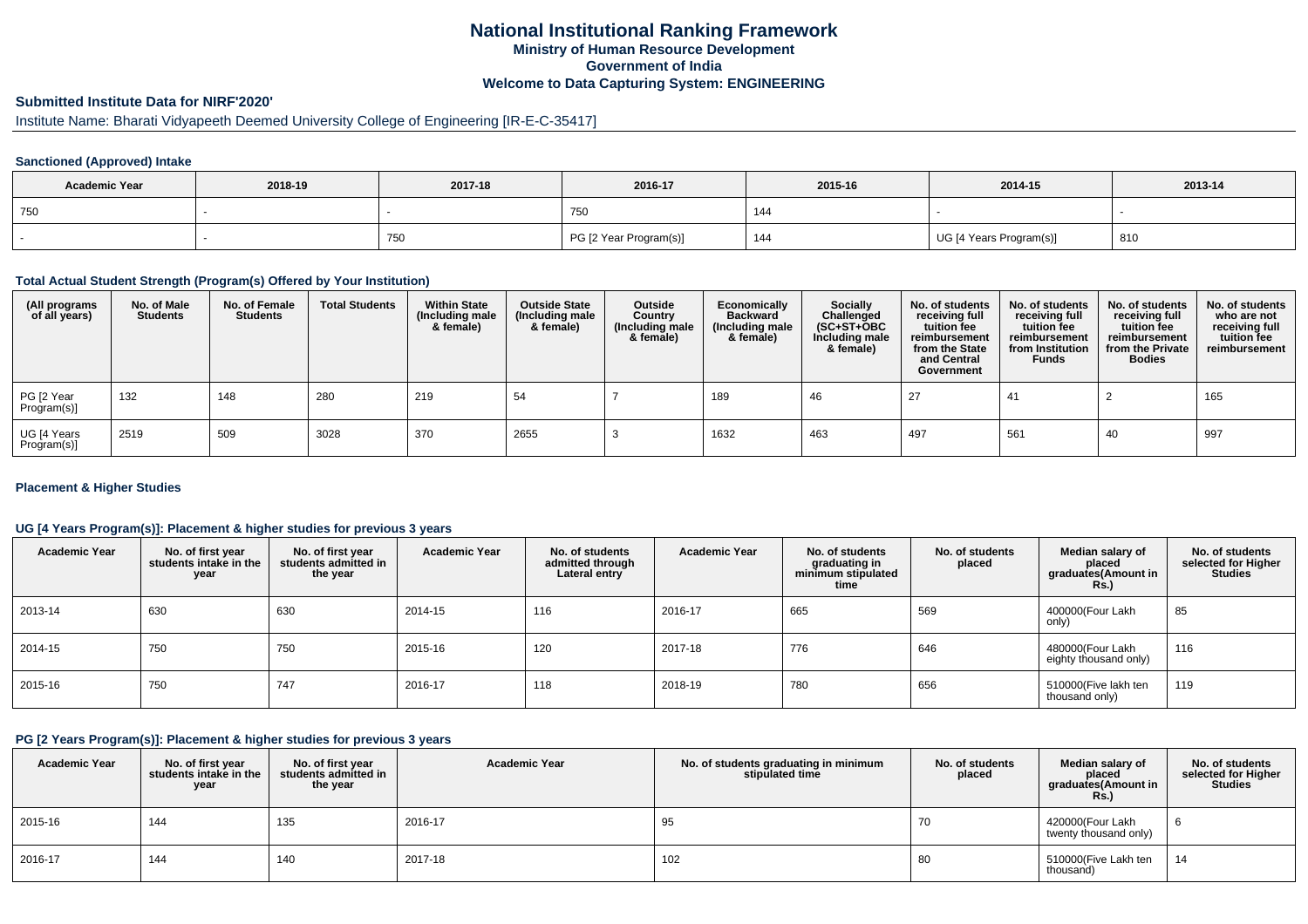| 2017-18 | 144 | . | 2018-19 | 110 |  | 550000(Five Lakh<br>fiftythousand) |  |
|---------|-----|---|---------|-----|--|------------------------------------|--|
|---------|-----|---|---------|-----|--|------------------------------------|--|

### **Ph.D Student Details**

| Ph.D (Student pursuing doctoral program till 2017-18; Students admitted in the academic year 2018-19 should not be entered here.) |         |                                                            |         |  |  |  |
|-----------------------------------------------------------------------------------------------------------------------------------|---------|------------------------------------------------------------|---------|--|--|--|
|                                                                                                                                   |         | <b>Total Students</b>                                      |         |  |  |  |
| Full Time                                                                                                                         |         | 149                                                        |         |  |  |  |
| Part Time                                                                                                                         |         |                                                            |         |  |  |  |
|                                                                                                                                   |         | No. of Ph.D students graduated (including Integrated Ph.D) |         |  |  |  |
|                                                                                                                                   | 2018-19 | 2017-18                                                    | 2016-17 |  |  |  |
| Full Time                                                                                                                         | 14      |                                                            |         |  |  |  |
| Part Time                                                                                                                         |         |                                                            |         |  |  |  |

## **Financial Resources: Utilised Amount for the Capital expenditure for previous 3 years**

| <b>Academic Year</b>                                                                                                                                                                      | 2018-19                                                                    | 2017-18                                                            | 2016-17                                                   |  |  |  |  |
|-------------------------------------------------------------------------------------------------------------------------------------------------------------------------------------------|----------------------------------------------------------------------------|--------------------------------------------------------------------|-----------------------------------------------------------|--|--|--|--|
|                                                                                                                                                                                           | <b>Utilised Amount</b>                                                     | <b>Utilised Amount</b>                                             | <b>Utilised Amount</b>                                    |  |  |  |  |
| Annual Capital Expenditure on Academic Activities and Resources (excluding expenditure on buildings)                                                                                      |                                                                            |                                                                    |                                                           |  |  |  |  |
| Library (Books, Journals and e-Resources only)                                                                                                                                            | 6175411 (Sixty One Lakh Seventy Five Thousand Four<br>Hundred Eleven)      | 6718000 (Sixty seven lakh Eighteen thousand)                       | 6355000 (Sixty three lakh fifty five thousand)            |  |  |  |  |
| New Equipment and software for Laboratories                                                                                                                                               | 20571000 (Two crore five lakh seventy one thousand)                        | 14428000 (One crore forty four lakh twenty three thousand<br>only) | 10028000 (One crore Twenty Eight thousand)                |  |  |  |  |
| <b>Engineering Workshops</b>                                                                                                                                                              | 4379800 (FORTY THREE LAKH SEVENTY NINE THOUSAND<br>EIGHT HUNDRED)          | 1628000 (Sixteen lakh Twenty eight thousand)                       | 1350000 (Thirteen lakh fifty thousand)                    |  |  |  |  |
| Other expenditure on creation of Capital Assets (For setting up<br>classrooms, seminar hall, conference hall, library, Lab, Engg<br>workshops excluding expenditure on Land and Building) | 50273603 (Five crore two lakh seventy three thousand six<br>hundred three) | 46300000 (Four Crore Sixty three Lakh only)                        | 45486000 (Four crore fifty four lakh Eighty Six thousand) |  |  |  |  |

## **Financial Resources: Utilised Amount for the Operational expenditure for previous 3 years**

| Academic Year                                                                                                                                                                                  | 2018-19                                                                                    | 2017-18                                                    | 2016-17                                                              |  |  |  |  |
|------------------------------------------------------------------------------------------------------------------------------------------------------------------------------------------------|--------------------------------------------------------------------------------------------|------------------------------------------------------------|----------------------------------------------------------------------|--|--|--|--|
|                                                                                                                                                                                                | <b>Utilised Amount</b>                                                                     | <b>Utilised Amount</b>                                     | <b>Utilised Amount</b>                                               |  |  |  |  |
| <b>Annual Operational Expenditure</b>                                                                                                                                                          |                                                                                            |                                                            |                                                                      |  |  |  |  |
| Salaries (Teaching and Non Teaching staff)                                                                                                                                                     | 210845000 (Twenty one crore eight lakh forty five thousand)                                | 200555000 (Twenty crore five lakh Fifty five thousand)     | 192477000 (Ninteen crore twenty four lakh seventy seven<br>thousand) |  |  |  |  |
| Maintenance of Academic Infrastructure or consumables and<br>other running expenditures(excluding maintenance of hostels<br>and allied services, rent of the building, depreciation cost, etc) | 73289550 (SEVEN CRORE THIRTY TWO LAKH EIGHTY<br>NINE THOUSAND FIVE HUNDRED AND FIFTY ONLY) | 63792000 (Six crore Thirty Seven lakh Ninety two thousand) | 62552000 (Six crore twenty five lakh fifty two thousand)             |  |  |  |  |
| Seminars/Conferences/Workshops                                                                                                                                                                 | 4631564 (FORTY SIX LAKH THIRTY ONE THOUSAND FIVE<br>HUNDRED AND SIXTY FOUR ONLY)           | 715000 (Seven lakh Fifteen thousand)                       | 670000 (Six lakh seventy thousand)                                   |  |  |  |  |

**IPR**

| Calendar year | 2018 | 2017 | 2016 |
|---------------|------|------|------|
|               |      |      |      |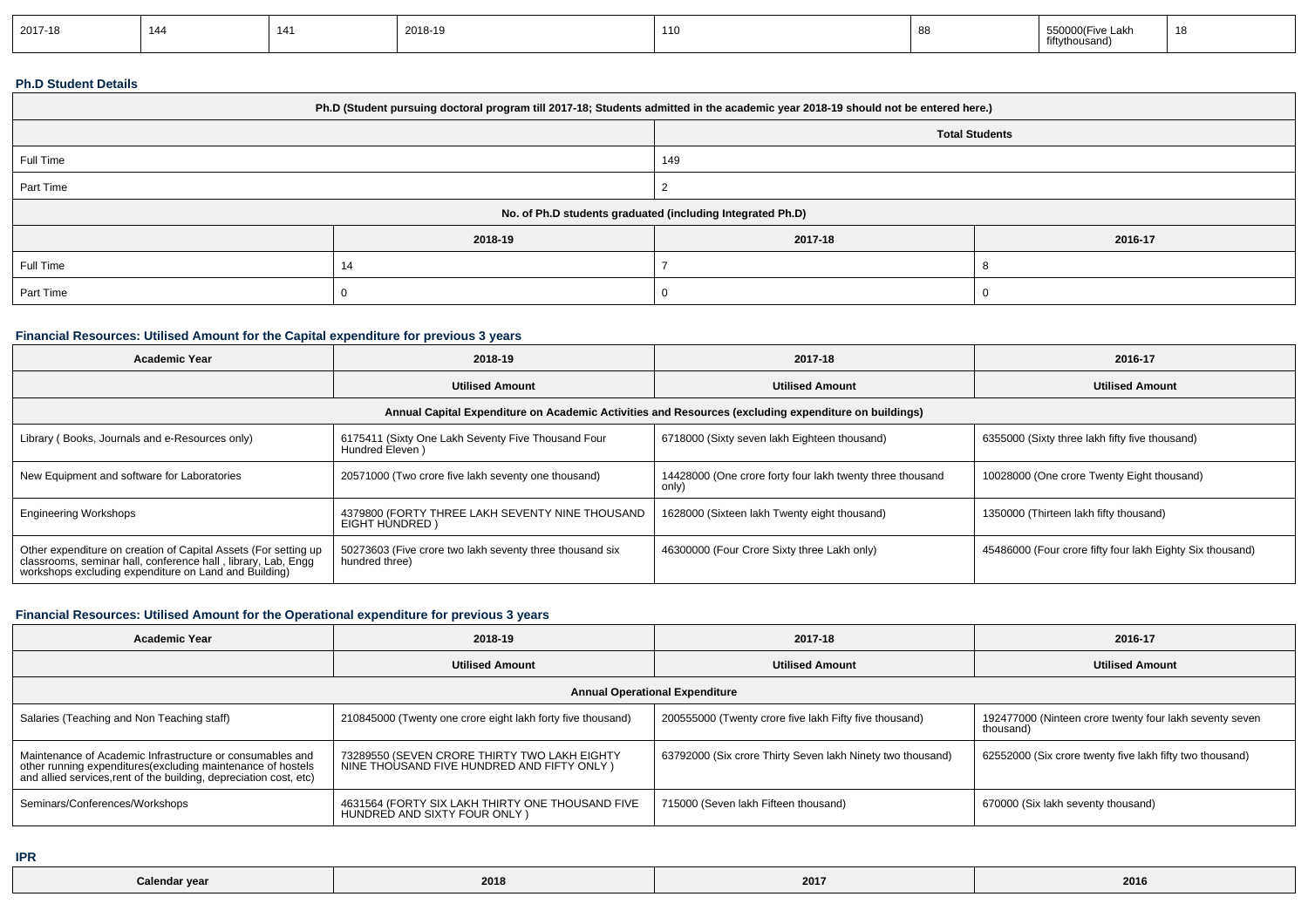| No. of Patents Published |  |  |
|--------------------------|--|--|
| No. of Patents Granted   |  |  |

### **Sponsored Research Details**

| <b>Financial Year</b>                    | 2018-19                                                       | 2017-18                                       | 2016-17                                                |
|------------------------------------------|---------------------------------------------------------------|-----------------------------------------------|--------------------------------------------------------|
| Total no. of Sponsored Projects          |                                                               |                                               | . .                                                    |
| Total no. of Funding Agencies            |                                                               |                                               |                                                        |
| Total Amount Received (Amount in Rupees) | 4969538                                                       | 5820500                                       | 8634404                                                |
| Amount Received in Words                 | Forty Nine lakh Sixty Nine thousand five hundred thirty eight | Fifty Eight Lakh Twenty thousand five hundred | Eighty Six lakh thirty four thousand four hundred four |

### **Consultancy Project Details**

| <b>Financial Year</b>                    | 2018-19                          | 2017-18                                 | 2016-17                          |
|------------------------------------------|----------------------------------|-----------------------------------------|----------------------------------|
| Total no. of Consultancy Projects        |                                  |                                         |                                  |
| Total no. of Client Organizations        |                                  |                                         |                                  |
| Total Amount Received (Amount in Rupees) | 2930000                          | 2617000                                 | 2025000                          |
| Amount Received in Words                 | Twenty nine lakh thirty thousand | Twenty Six Lakh Seventeen Thousand only | Twenty lakh twenty five thousand |

## **PCS Facilities: Facilities of physically challenged students**

| 1. Do your institution buildings have Lifts/Ramps?                                                                                                        | Yes, more than 80% of the buildings |
|-----------------------------------------------------------------------------------------------------------------------------------------------------------|-------------------------------------|
| 2. Do your institution have provision for walking aids, includingwheelchairs and transportation from one building to another for<br>handicapped students? | Yes                                 |
| 3. Do your institution buildings have specially designed toilets for handicapped students?                                                                | Yes, more than 80% of the buildings |

#### **Awards Details**

|      | government agencies in the previous academic vear 2018-19 | 1. How many faculty member of your institution have received highly reputed national/international awards/recognition from central |                                                                                                                |                                                    |                                          |                                               |                     |                               |                              |  |  |
|------|-----------------------------------------------------------|------------------------------------------------------------------------------------------------------------------------------------|----------------------------------------------------------------------------------------------------------------|----------------------------------------------------|------------------------------------------|-----------------------------------------------|---------------------|-------------------------------|------------------------------|--|--|
| Srno | Name of the Faculty                                       | Name of the Award                                                                                                                  | Name of the Central<br>government<br>agency/international<br>agencies from where<br>award has been<br>received | Address of the<br>Agency giving award              | <b>Contact Email ID of</b><br>the Agency | Email ID of the<br>Year of receiving<br>award |                     | Contact no. of the<br>faculty | Is it<br>Fellowship?(Yes/No) |  |  |
|      | Dr Milind Gidde                                           | Dr APJ Abdul<br>KalamLife time<br>achievemnt award                                                                                 | Krist foundation<br>Bengluru                                                                                   | Krist foundation<br>Bengluru                       | kristfoundation2009@q<br>mail.com        | 2018                                          | mrgidde@bvucoep.edu | 8149212195                    | No                           |  |  |
|      | Dr Shruti Oza                                             | Best Professor in<br>Electronics and<br>Telecommunication<br>Engineering                                                           | World CSR and B<br>school affair                                                                               | World CSR and B<br>school affair, Mumbai<br>400054 | rlbhatia@bschoolaffair.<br>com           | 2019                                          | skoza@bvucoep.edu.i | 9850266102                    | No                           |  |  |
|      |                                                           | 2. How many students of your institution have won international awards in the previous academic year 2018-19                       |                                                                                                                |                                                    |                                          |                                               |                     |                               |                              |  |  |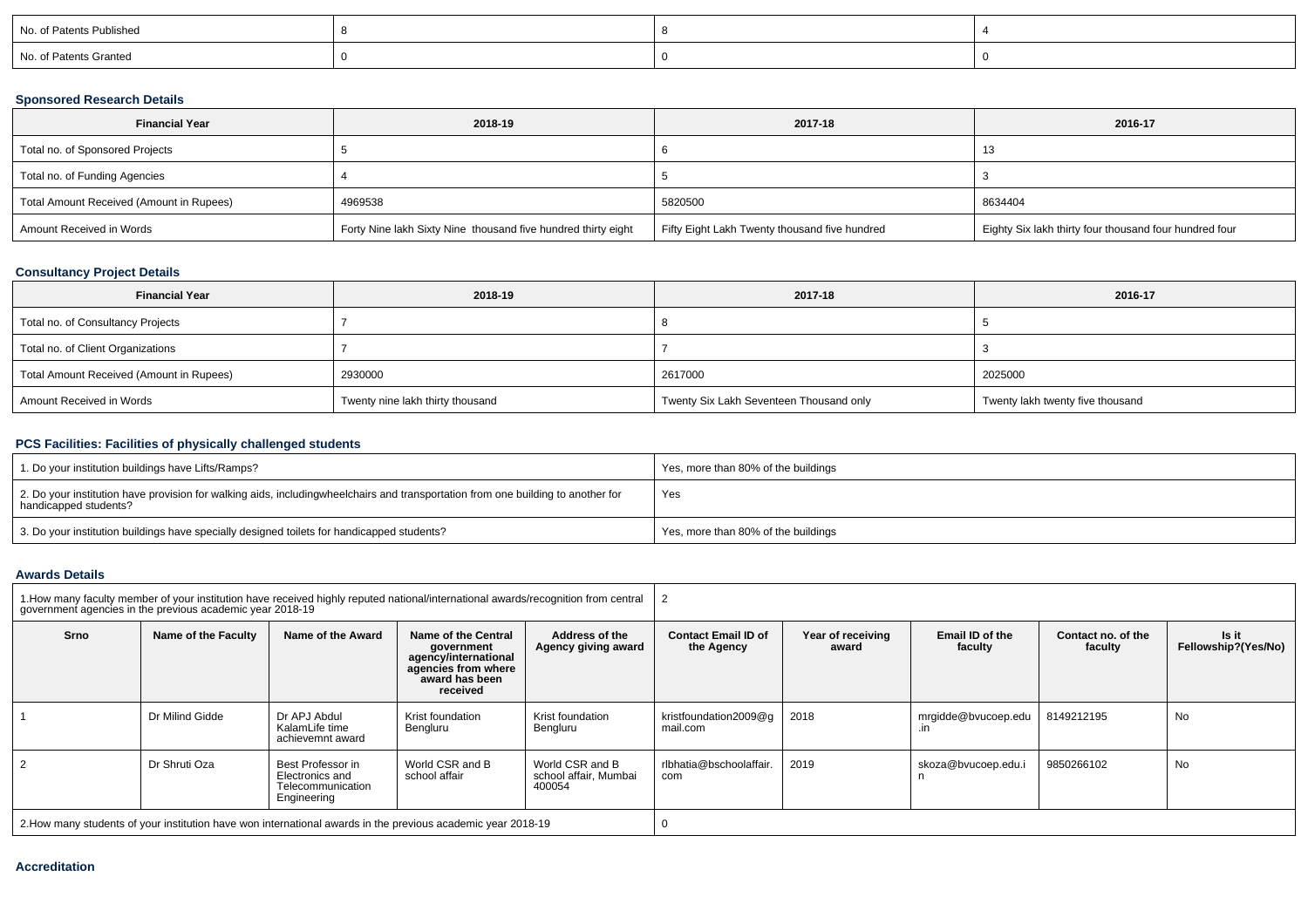### **NBA Accreditation**

| 1. Does your institute have a valid NBA Accreditation? |                                                                                            | <b>YES</b>                    |                             |  |  |  |  |
|--------------------------------------------------------|--------------------------------------------------------------------------------------------|-------------------------------|-----------------------------|--|--|--|--|
|                                                        | Total number of programs (whose two batches have passed out) in the institution/department | Number of programs accredited |                             |  |  |  |  |
| 9                                                      |                                                                                            |                               |                             |  |  |  |  |
| Name of the accredited program                         | Valid from                                                                                 | Valid upto                    | <b>Accreditation Status</b> |  |  |  |  |
| <b>Computer Engineering</b>                            | 27-02-2018                                                                                 | 30-06-2020                    | Accredited for 3 years      |  |  |  |  |
| <b>Electronics Engineering</b>                         | 27-02-2018                                                                                 | 30-06-2020                    | Accredited for 3 years      |  |  |  |  |
| <b>Chemical Engineering</b>                            | 27-02-2018                                                                                 | 30-06-2020                    | Accredited for 3 years      |  |  |  |  |
| Civil Engineering                                      | 27-02-2018                                                                                 | 30-06-2020                    | Accredited for 3 years      |  |  |  |  |
| <b>Electrical Engineering</b>                          | 27-02-2018                                                                                 | 30-06-2020                    | Accredited for 3 years      |  |  |  |  |

# **Village Adoption**

| Have .<br>llage under Unnat Bharat Scheme?<br>a adopted any village musulution<br>$\sim$ $\sim$ $\sim$ $\sim$ | <b>NO</b> |
|---------------------------------------------------------------------------------------------------------------|-----------|
|                                                                                                               |           |

## **Faculty Details**

| Srno           | <b>Name</b>                         | Age | Designation            | Gender | Qualification | <b>Experience (In</b><br>Months) | <b>Is Associated</b><br><b>Last Year</b> | <b>Currently</b><br>working with<br>institution? | <b>Joining Date</b> | <b>Leaving Date</b>      | <b>Association type</b> |
|----------------|-------------------------------------|-----|------------------------|--------|---------------|----------------------------------|------------------------------------------|--------------------------------------------------|---------------------|--------------------------|-------------------------|
| $\mathbf{1}$   | Shruti K Oza                        | 42  | Professor              | Female | Ph.D          | 245                              | Yes                                      | Yes                                              | 04-07-2013          | $\overline{\phantom{a}}$ | Regular                 |
| 2              | <b>Bhalerao Anand</b><br>Ramchandra | 55  | Professor              | Male   | Ph.D          | 413                              | Yes                                      | Yes                                              | 01-12-1986          | $\sim$                   | Regular                 |
| 3              | Chavan Prakash<br>Vishnu            | 40  | Professor              | Male   | Ph.D          | 197                              | Yes                                      | Yes                                              | 12-01-2011          | --                       | Regular                 |
| 4              | Shinde Shambala<br>Nitin            | 42  | Associate<br>Professor | Female | Ph.D          | 197                              | Yes                                      | Yes                                              | 07-02-2002          | $\sim$                   | Regular                 |
| 5              | Kulkarni Kavita<br>Shripad          | 46  | Associate<br>Professor | Female | M.E.          | 257                              | Yes                                      | Yes                                              | 16-07-2002          | $\overline{\phantom{a}}$ | Regular                 |
| 6              | Attar Salim<br>Jamarbuddin          | 59  | Professor              | Male   | Ph.D          | 365                              | Yes                                      | Yes                                              | 12-01-2004          | $\sim$                   | Regular                 |
| $\overline{7}$ | Shinde Veena<br>Anand               | 45  | Associate<br>Professor | Female | Ph.D          | 269                              | Yes                                      | Yes                                              | 08-01-1996          | $\overline{\phantom{a}}$ | Regular                 |
| 8              | Jadhav Sunita<br>Mahesh             | 45  | Professor              | Female | Ph.D          | 257                              | Yes                                      | Yes                                              | 07-02-1997          | $\overline{\phantom{a}}$ | Regular                 |
| 9              | Kulkarni Anand<br>Dattatray         | 52  | Professor              | Male   | Ph.D          | 353                              | Yes                                      | Yes                                              | 01-07-2003          | $\overline{\phantom{a}}$ | Regular                 |
| 10             | Patil Prasad<br>Balaso              | 41  | Assistant<br>Professor | Male   | M.E.          | 201                              | Yes                                      | Yes                                              | 03-05-2002          | --                       | Regular                 |
| 11             | Sawant Vivek<br>Kashinath           | 47  | Assistant<br>Professor | Male   | M.E.          | 168                              | Yes                                      | Yes                                              | 23-01-2012          | --                       | Regular                 |
| 12             | Chendake Yogesh<br>Jayasing         | 39  | Associate<br>Professor | Male   | Ph.D          | 111                              | Yes                                      | Yes                                              | 10-01-2013          | $\overline{\phantom{a}}$ | Regular                 |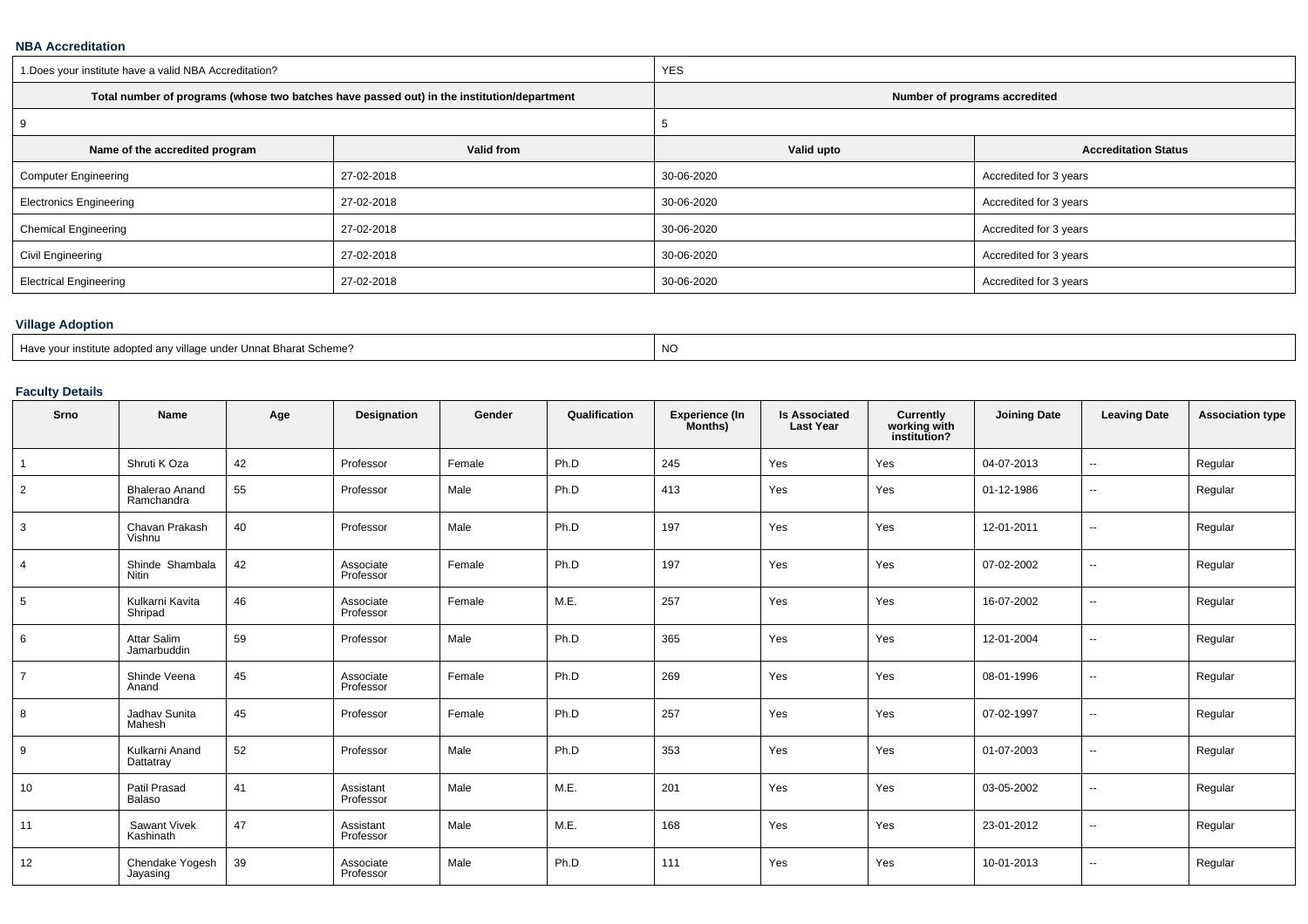| 13 | Kulkarni Rahul<br>Kashinath       | 34     | Assistant<br>Professor | Male   | M.Tech | 81  | Yes | Yes | 09-07-2013 | $\overline{\phantom{a}}$ | Regular |
|----|-----------------------------------|--------|------------------------|--------|--------|-----|-----|-----|------------|--------------------------|---------|
| 14 | Chaudhari<br>Prashant Loknath     | 38     | Assistant<br>Professor | Male   | M.Tech | 119 | Yes | Yes | 01-05-2008 | $\sim$                   | Regular |
| 15 | <b>Bandpatte Sagar</b><br>Chandu  | 30     | Assistant<br>Professor | Male   | M.Tech | 63  | Yes | Yes | 09-10-2013 | $\sim$                   | Regular |
| 16 | Patil Mohan<br>Anandrao           | 64     | Associate<br>Professor | Male   | M.E.   | 461 | Yes | Yes | 01-07-1985 | $\sim$                   | Regular |
| 17 | Nimbalkar<br>Padmakar<br>Tukaram  | 55     | Professor              | Male   | M.Tech | 394 | Yes | Yes | 01-05-1987 | $\sim$                   | Regular |
| 18 | <b>Bhosale</b><br>Dnyaneashwar S  | 53     | Associate<br>Professor | Male   | M.E.   | 341 | Yes | Yes | 20-07-1993 | ш.                       | Regular |
| 19 | Sohoni Vidula<br>Shriram          | 56     | Professor              | Female | Ph.D   | 377 | Yes | Yes | 16-07-1996 | ш.                       | Regular |
| 20 | Gidde Milind<br>Rammchandra       | 55     | Professor              | Male   | Ph.D   | 375 | Yes | Yes | 01-09-1987 | ш.                       | Regular |
| 21 | Patil Rajendra<br>Sitaram         | 56     | Assistant<br>Professor | Male   | M.Sc.  | 196 | Yes | Yes | 03-08-2004 | ш.                       | Regular |
| 22 | Talegaonkar<br>Sudarshan D        | 42     | Assistant<br>Professor | Male   | M.E.   | 135 | Yes | Yes | 13-09-2006 | ш.                       | Regular |
| 23 | Joshi Milind<br>Govindrao         | 47     | Associate<br>Professor | Male   | M.Tech | 196 | Yes | Yes | 01-08-2005 | ш.                       | Regular |
| 24 | Kulkarni Deepali<br>Rahul         | 37     | Assistant<br>Professor | Female | M.E.   | 158 | Yes | Yes | 01-10-2005 | ш.                       | Regular |
| 25 | Jadhav Rajesh<br>Hindurao         | 42     | Associate<br>Professor | Male   | M.Tech | 243 | Yes | Yes | 27-09-2001 | ш.                       | Regular |
| 26 | Kaul Narendra                     | 72     | Assistant<br>Professor | Male   | M.E.   | 474 | Yes | Yes | 24-12-2001 | ш.                       | Regular |
| 27 | Kulkarni<br>Venkatesh N           | 55     | Associate<br>Professor | Male   | M.E.   | 183 | Yes | Yes | 02-05-2005 | ш.                       | Regular |
| 28 | Patil Nivas<br>Rajaram            | 58     | Associate<br>Professor | Male   | M.E.   | 267 | Yes | Yes | 16-10-2001 | ш.                       | Regular |
| 29 | Vipin Chandra                     | 29     | Assistant<br>Professor | Male   | M.Tech | 62  | Yes | Yes | 10-07-2012 | ш.                       | Regular |
| 30 | <b>Thorat Santosh</b><br>Sambhaji | 30     | Assistant<br>Professor | Male   | M.Tech | 87  | Yes | Yes | 04-08-2016 | ш.                       | Regular |
| 31 | Patil Padmasinh<br>Dilip          | 37     | Assistant<br>Professor | Male   | M.E.   | 75  | Yes | Yes | 11-08-2016 |                          | Regular |
| 32 | Hirave Priya<br>Prakash           | 29     | Assistant<br>Professor | Female | M.Tech | 65  | Yes | Yes | 07-09-2013 | $\overline{\phantom{a}}$ | Regular |
| 33 | Sadamate Jyoti<br>Martand         | $27\,$ | Assistant<br>Professor | Female | M.Tech | 27  | Yes | Yes | 10-08-2016 | $\sim$                   | Regular |
| 34 | Mrs Pawar Pooja<br>Deepak         | 43     | Assistant<br>Professor | Female | M.E.   | 196 | Yes | Yes | 13-08-2015 | $\overline{\phantom{a}}$ | Regular |
| 35 | Pawar Dipti Dinkar                | 30     | Assistant<br>Professor | Female | M.Tech | 87  | Yes | Yes | 01-09-2011 | $\overline{\phantom{a}}$ | Regular |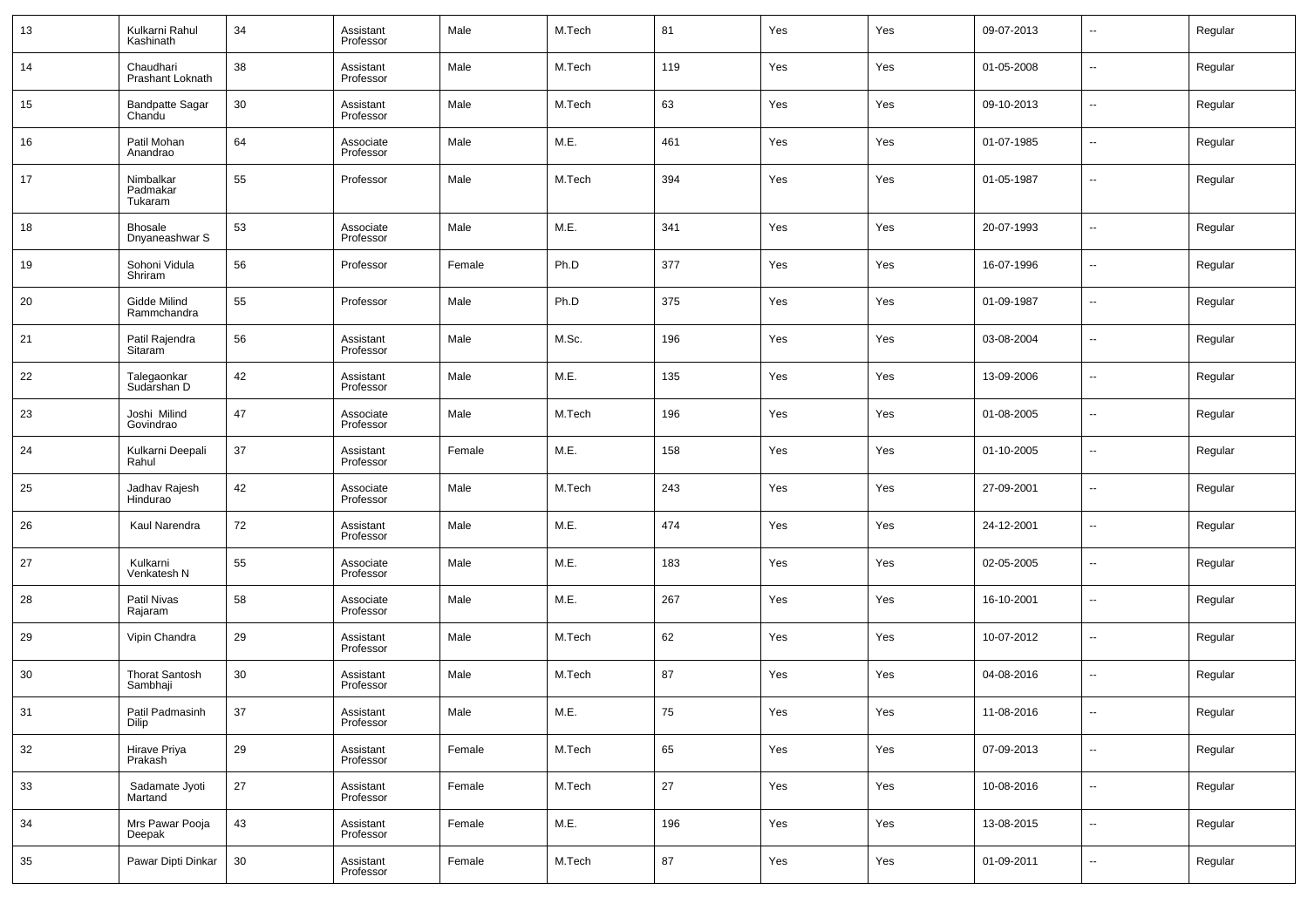| 36 | Gaikwad Vandana                | 38 | Associate<br>Professor | Female | M.E.   | 181 | Yes | Yes | 01-11-2003 | $\overline{\phantom{a}}$ | Regular |
|----|--------------------------------|----|------------------------|--------|--------|-----|-----|-----|------------|--------------------------|---------|
| 37 | Jaykumar<br>NaveenKumar        | 32 | Associate<br>Professor | Male   | Ph.D   | 99  | Yes | Yes | 29-09-2010 | $\overline{\phantom{a}}$ | Regular |
| 38 | Joshi Shashank D               | 53 | Professor              | Male   | Ph.D   | 362 | Yes | Yes | 09-01-1990 | $\overline{\phantom{a}}$ | Regular |
| 39 | Wakurdekar<br>Sachin B         | 36 | Assistant<br>Professor | Male   | M.Tech | 142 | Yes | Yes | 21-02-2007 | $\overline{\phantom{a}}$ | Regular |
| 40 | Nikam Sagar<br>Bhimrao         | 32 | Assistant<br>Professor | Male   | M.Tech | 83  | Yes | Yes | 21-01-2012 | $\overline{\phantom{a}}$ | Regular |
| 41 | Renuka<br>Panchagavi           | 44 | Assistant<br>Professor | Female | M.S    | 246 | Yes | Yes | 11-09-2013 | н.                       | Regular |
| 42 | Rao Gauri Ravi                 | 59 | Associate<br>Professor | Female | M.Tech | 245 | Yes | Yes | 08-07-2004 | $\overline{\phantom{a}}$ | Regular |
| 43 | Thakore<br>Devendrasingh M     | 50 | Professor              | Male   | Ph.D   | 326 | Yes | Yes | 25-08-2003 | $\sim$                   | Regular |
| 44 | <b>Dhotre Sunita</b><br>Sachin | 38 | Associate<br>Professor | Female | Ph.D   | 181 | Yes | Yes | 11-11-2003 | $\overline{\phantom{a}}$ | Regular |
| 45 | Vanjale Sandeep<br>B           | 44 | Professor              | Male   | Ph.D   | 237 | Yes | Yes | 03-07-2001 | $\sim$                   | Regular |
| 46 | Patil Netra<br>Sahebrao        | 40 | Assistant<br>Professor | Female | M.E.   | 138 | Yes | Yes | 07-09-2013 | $\overline{\phantom{a}}$ | Regular |
| 47 | Kadam Amol<br>Krishnat         | 33 | Assistant<br>Professor | Male   | Ph.D   | 134 | Yes | Yes | 14-10-2007 | $\sim$                   | Regular |
| 48 | Khalkar Rohini<br>Gangadhar    | 32 | Assistant<br>Professor | Female | M.Tech | 117 | Yes | Yes | 14-01-2010 | $\overline{\phantom{a}}$ | Regular |
| 49 | Patil Suhas<br>Haribhau        | 51 | Professor              | Male   | Ph.D   | 353 | Yes | Yes | 16-07-1991 | $\sim$                   | Regular |
| 50 | Garg Bindu                     | 39 | Associate<br>Professor | Female | Ph.D   | 66  | Yes | Yes | 07-07-2017 | $\sim$                   | Regular |
| 51 | Rasal Suraj Uttam              | 29 | Assistant<br>Professor | Male   | M.S    | 62  | Yes | Yes | 01-10-2013 | $\sim$                   | Regular |
| 52 | Patil Sheetal<br>Shrirang      | 36 | Assistant<br>Professor | Female | M.Tech | 138 | Yes | Yes | 25-06-2007 | $\sim$                   | Regular |
| 53 | <b>Bewoor Mrunal</b><br>Subodh | 43 | Associate<br>Professor | Female | Ph.D   | 208 | Yes | Yes | 10-08-2001 | $\overline{\phantom{a}}$ | Regular |
| 54 | Molawade Mayuri<br>Hanamntrao  | 29 | Assistant<br>Professor | Female | M.Tech | 63  | Yes | Yes | 04-07-2016 | --                       | Regular |
| 55 | Smt Jadhav<br>Veena Janardhan  | 29 | Assistant<br>Professor | Female | M.Tech | 56  | Yes | Yes | 13-08-2015 | $\sim$                   | Regular |
| 56 | Mr Mohite Sagar<br>Ganpati     | 30 | Assistant<br>Professor | Male   | M.Tech | 74  | Yes | Yes | 01-08-2015 | $\sim$                   | Regular |
| 57 | Jadhav Rohini<br>Bajirao       | 28 | Assistant<br>Professor | Female | M.Tech | 63  | Yes | Yes | 05-08-2016 | $\sim$                   | Regular |
| 58 | Mr Saoji Saurabh<br>Uday       | 29 | Assistant<br>Professor | Male   | M.Tech | 62  | Yes | Yes | 18-01-2016 | $\sim$                   | Regular |
| 59 | Mane Madhavi M                 | 29 | Assistant<br>Professor | Female | M.Tech | 88  | Yes | Yes | 08-08-2015 | $\sim$                   | Regular |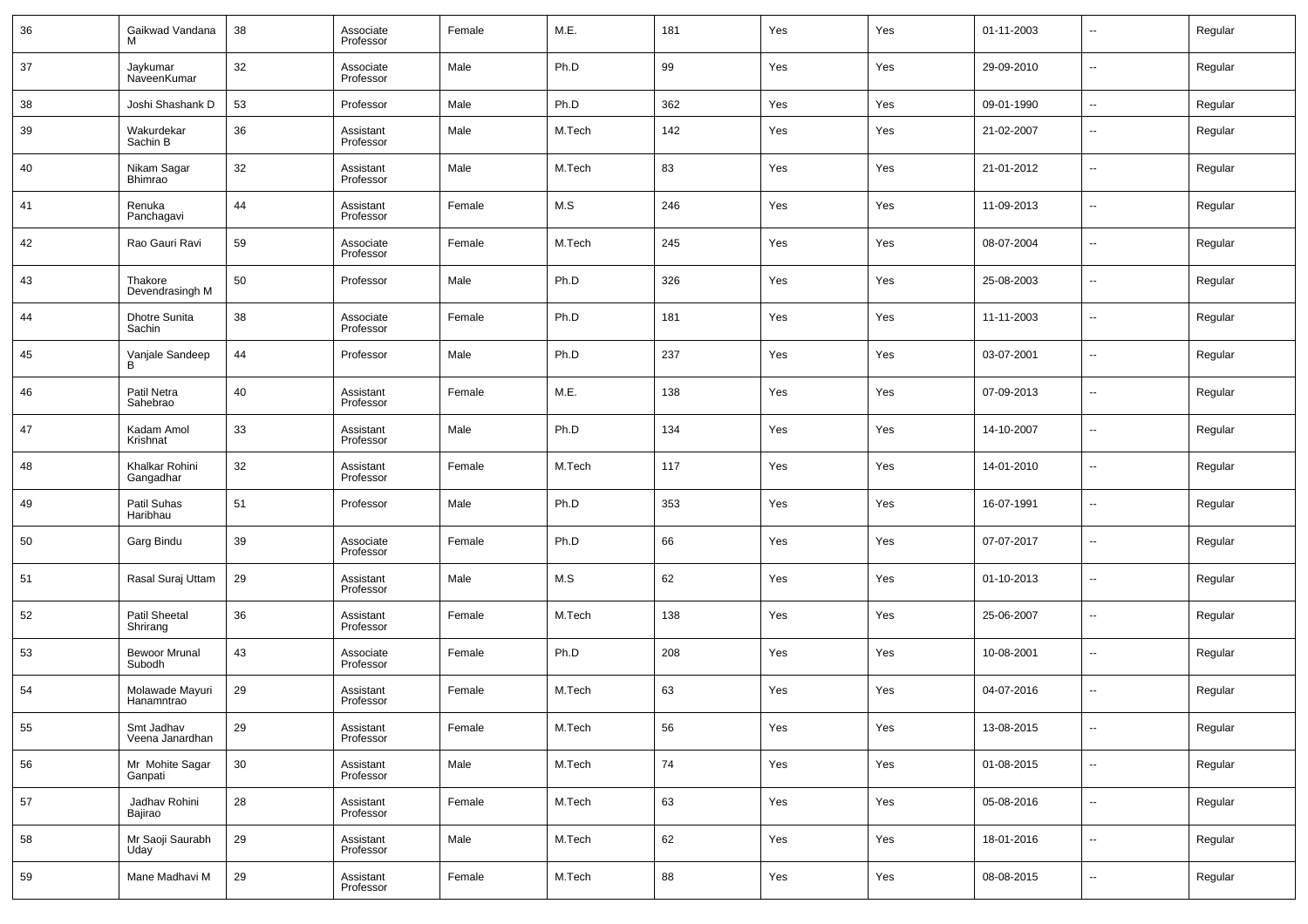| 60 | Jadhav Shrikant<br>Shridhar        | 34 | Assistant<br>Professor | Male   | M.Tech | 113 | Yes | Yes | 06-07-2009 | $\overline{\phantom{a}}$ | Regular |
|----|------------------------------------|----|------------------------|--------|--------|-----|-----|-----|------------|--------------------------|---------|
| 61 | Gaikwad Milind<br>Digambar         | 34 | Assistant<br>Professor | Male   | M.Tech | 153 | Yes | Yes | 11-08-2008 | ш.                       | Regular |
| 62 | Kulkarni Yogini<br>Chandrakant     | 51 | Assistant<br>Professor | Female | M.E.   | 326 | Yes | Yes | 05-10-2010 | $\overline{\phantom{a}}$ | Regular |
| 63 | Gawali Sangram<br>Zunjarrao        | 43 | Associate<br>Professor | Male   | M.Tech | 193 | Yes | Yes | 11-11-2003 | $\overline{\phantom{a}}$ | Regular |
| 64 | Devale Prakash R                   | 47 | Professor              | Male   | Ph.D   | 316 | Yes | Yes | 03-08-1993 | $\overline{\phantom{a}}$ | Regular |
| 65 | <b>Chaudhary Snehal</b><br>Deepak  | 37 | Assistant<br>Professor | Female | M.E.   | 173 | Yes | Yes | 17-09-2007 | $\sim$                   | Regular |
| 66 | Medhane Sampat<br>Pundlik          | 36 | Assistant<br>Professor | Male   | M.Tech | 182 | Yes | Yes | 09-10-2010 | $\overline{\phantom{a}}$ | Regular |
| 67 | Jadhav Pramod<br>Adhikrao          | 36 | Assistant<br>Professor | Male   | M.Tech | 118 | Yes | Yes | 13-01-2010 | н.                       | Regular |
| 68 | Paygude Priyanka<br>Sopanrao       | 31 | Assistant<br>Professor | Female | M.Tech | 105 | Yes | Yes | 01-09-2010 | ш.                       | Regular |
| 69 | Chavan Prashant<br>Sampatrao       | 33 | Assistant<br>Professor | Male   | M.E.   | 111 | Yes | Yes | 29-07-2010 | $\sim$                   | Regular |
| 70 | <b>Idate Sonali</b><br>Rajaram     | 41 | Associate<br>Professor | Female | M.E.   | 209 | Yes | Yes | 03-07-2001 | ш.                       | Regular |
| 71 | Deshmukh<br>Shreekala Madhav       | 30 | Assistant<br>Professor | Female | M.Tech | 84  | Yes | Yes | 03-07-2012 | $\sim$                   | Regular |
| 72 | Ambekar Rupali<br>Shrinivas        | 41 | Assistant<br>Professor | Female | M.E.   | 232 | Yes | Yes | 10-08-2011 | ш.                       | Regular |
| 73 | Chavan Datta<br>Sampatrao          | 46 | Associate<br>Professor | Male   | M.E.   | 301 | Yes | Yes | 07-01-2008 | $\sim$                   | Regular |
| 74 | Mandake Yogesh<br>Balaso           | 31 | Assistant<br>Professor | Male   | M.Tech | 69  | Yes | Yes | 13-08-2016 | --                       | Regular |
| 75 | Karandikar<br>Purushottam B        | 46 | Professor              | Male   | Ph.D   | 271 | Yes | Yes | 14-10-2013 | $\overline{\phantom{a}}$ | Regular |
| 76 | Soman Anagha<br>Rahul              | 44 | Assistant<br>Professor | Female | M.E.   | 236 | Yes | Yes | 13-07-2009 | $\sim$                   | Regular |
| 77 | Desai Shripad<br>Ganapati          | 28 | Assistant<br>Professor | Male   | M.Tech | 27  | Yes | Yes | 01-12-2016 | $\sim$                   | Regular |
| 78 | Mr Kulkarni<br>Nachiket Ajit       | 32 | Assistant<br>Professor | Male   | M.Tech | 109 | Yes | Yes | 14-08-2015 | --                       | Regular |
| 79 | <b>Bhole Gajanan</b><br>Vinayak    | 29 | Assistant<br>Professor | Male   | M.Tech | 82  | Yes | Yes | 13-02-2015 | $\sim$                   | Regular |
| 80 | Desai Rahul<br>Subhash             | 41 | Assistant<br>Professor | Male   | M.E.   | 128 | Yes | Yes | 11-07-2009 | $\sim$                   | Regular |
| 81 | <b>Bankar Deepak</b><br>Shankarrao | 41 | Professor              | Male   | Ph.D   | 177 | Yes | Yes | 27-03-2007 | $\sim$                   | Regular |
| 82 | Patil Tulshihar<br>Bhagwan         | 34 | Assistant<br>Professor | Male   | M.Tech | 134 | Yes | Yes | 11-10-2010 | $\sim$                   | Regular |
| 83 | Kasar Manisha<br>Jayawant          | 33 | Assistant<br>Professor | Male   | M.Tech | 27  | Yes | Yes | 01-12-2016 | $\sim$                   | Regular |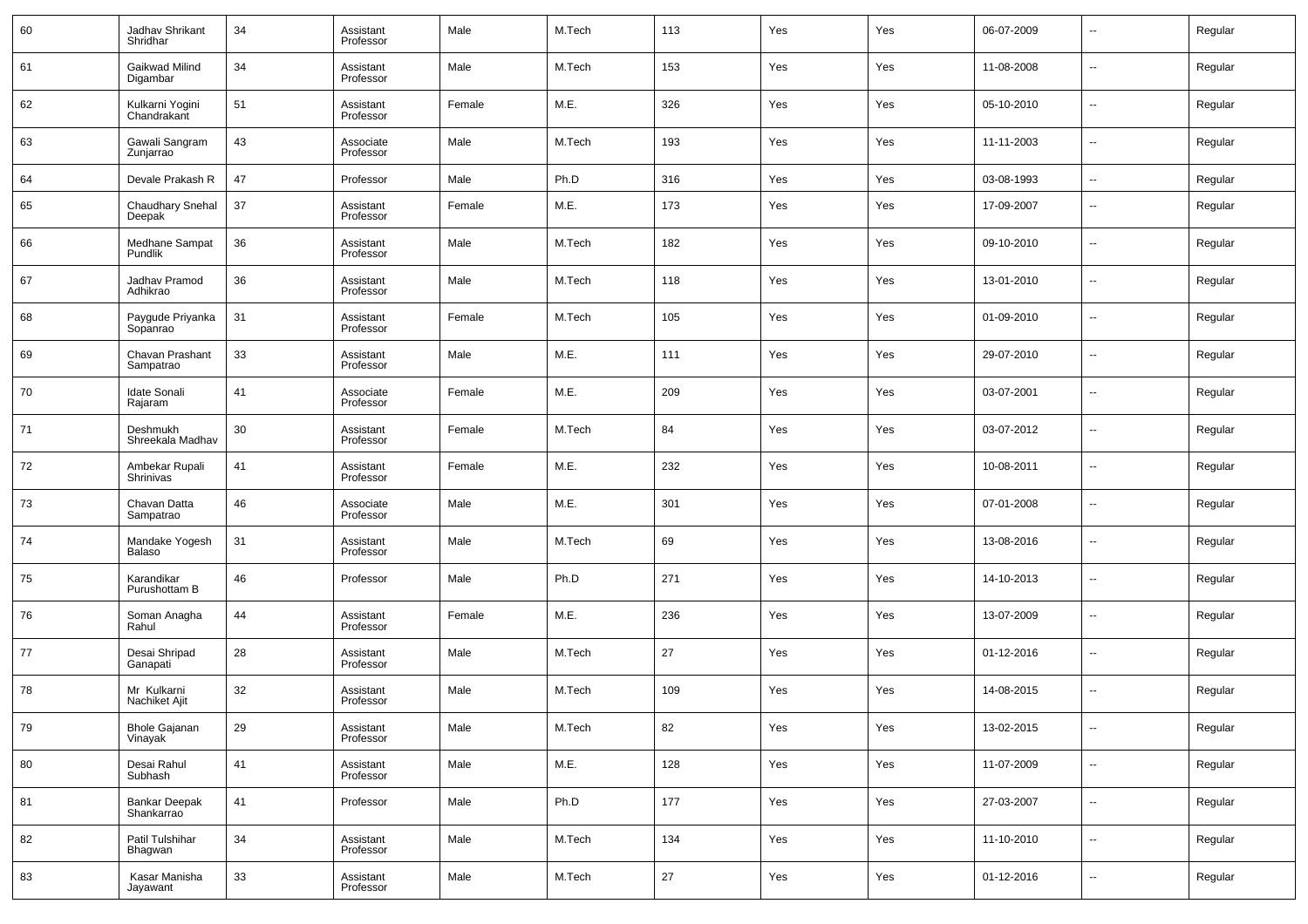| 84  | Mehtre Vishal<br>Vaman                   | 30 | Assistant<br>Professor | Male   | M.Tech  | 27  | Yes | Yes | 01-12-2016 | ⊷                        | Regular |
|-----|------------------------------------------|----|------------------------|--------|---------|-----|-----|-----|------------|--------------------------|---------|
| 85  | Holmukhe Rajesh<br>Maruti                | 50 | Associate<br>Professor | Male   | Ph.D    | 265 | Yes | Yes | 01-11-2003 | н.                       | Regular |
| 86  | Kulkarni Sulabha<br>Uday                 | 59 | Associate<br>Professor | Female | M.E.    | 253 | Yes | Yes | 01-11-2003 | н.                       | Regular |
| 87  | Bonsale Gajanan<br>Prabhakar             | 32 | Assistant<br>Professor | Male   | M.A     | 65  | Yes | Yes | 08-05-2016 | $\overline{\phantom{a}}$ | Regular |
| 88  | Phadatare<br>Narayan M                   | 33 | Assistant<br>Professor | Male   | M.Sc.   | 94  | Yes | Yes | 02-10-2011 | н.                       | Regular |
| 89  | Patil Vikram<br>Ravindra                 | 36 | Assistant<br>Professor | Male   | Ph.D    | 135 | Yes | Yes | 17-09-2009 | $\overline{\phantom{a}}$ | Regular |
| 90  | Salunkhe Sarika<br>Maruti                | 41 | Assistant<br>Professor | Female | Ph.D    | 143 | Yes | Yes | 20-09-2007 | н.                       | Regular |
| 91  | Jadhav Smita<br>Sadanand                 | 45 | Assistant<br>Professor | Female | M. Phil | 154 | Yes | Yes | 17-02-2007 | $\overline{\phantom{a}}$ | Regular |
| 92  | Shaikh Nazim<br>Mahammad                 | 35 | Assistant<br>Professor | Male   | M.Sc.   | 123 | Yes | Yes | 07-06-2009 | н.                       | Regular |
| 93  | Shaikh Israr<br>Ahmed                    | 44 | Assistant<br>Professor | Male   | M.Sc.   | 218 | Yes | Yes | 11-01-2000 | $\overline{\phantom{a}}$ | Regular |
| 94  | <b>Bhoi Sunil Baidas</b>                 | 36 | Assistant<br>Professor | Male   | M.Sc.   | 159 | Yes | Yes | 13-09-2007 | н.                       | Regular |
| 95  | Jadhav Shivaji<br>Dinkar                 | 51 | Associate<br>Professor | Male   | Ph.D    | 227 | Yes | Yes | 01-01-2001 | $\overline{\phantom{a}}$ | Regular |
| 96  | Suryawanshi<br>Shashikant<br>Chandrakant | 36 | Assistant<br>Professor | Male   | M.A     | 111 | Yes | Yes | 09-08-2016 | $\overline{\phantom{a}}$ | Regular |
| 97  | Veer Padmanabh<br>Uddhav                 | 39 | Assistant<br>Professor | Male   | Ph.D    | 75  | Yes | Yes | 16-08-2016 | -−                       | Regular |
| 98  | Ghule Sunil<br>Sambhaji                  | 39 | Assistant<br>Professor | Male   | Ph.D    | 159 | Yes | Yes | 13-09-2007 | -−                       | Regular |
| 99  | Deshmukh<br>Ramchandra<br>Narayan        | 37 | Assistant<br>Professor | Male   | Ph.D    | 145 | Yes | Yes | 28-07-2016 | --                       | Regular |
| 100 | Mohite Suhas<br>Shamrao                  | 42 | Associate<br>Professor | Male   | Ph.D    | 195 | Yes | Yes | 02-09-2002 | ⊷                        | Regular |
| 101 | Shendkar<br>Chandrakant D                | 38 | Assistant<br>Professor | Male   | Ph.D    | 159 | Yes | Yes | 14-09-2007 | --                       | Regular |
| 102 | Patil Shilpa Milind                      | 41 | Assistant<br>Professor | Female | Ph.D    | 154 | Yes | Yes | 15-02-2007 | $\sim$                   | Regular |
| 103 | Meena Suhas<br>Chavan                    | 39 | Assistant<br>Professor | Female | Ph.D    | 182 | Yes | Yes | 10-01-2005 | $\sim$                   | Regular |
| 104 | Naregalkar<br>Prajakata R                | 33 | Assistant<br>Professor | Female | M.Tech  | 129 | Yes | Yes | 03-01-2008 | н.                       | Regular |
| 105 | Patil Mangal<br>Vedant                   | 41 | Assistant<br>Professor | Female | M.E.    | 185 | Yes | Yes | 01-01-2004 | $\sim$                   | Regular |
| 106 | Mhetre Harshada<br>Vishal                | 34 | Assistant<br>Professor | Female | M.Tech  | 128 | Yes | Yes | 12-08-2015 | ⊶.                       | Regular |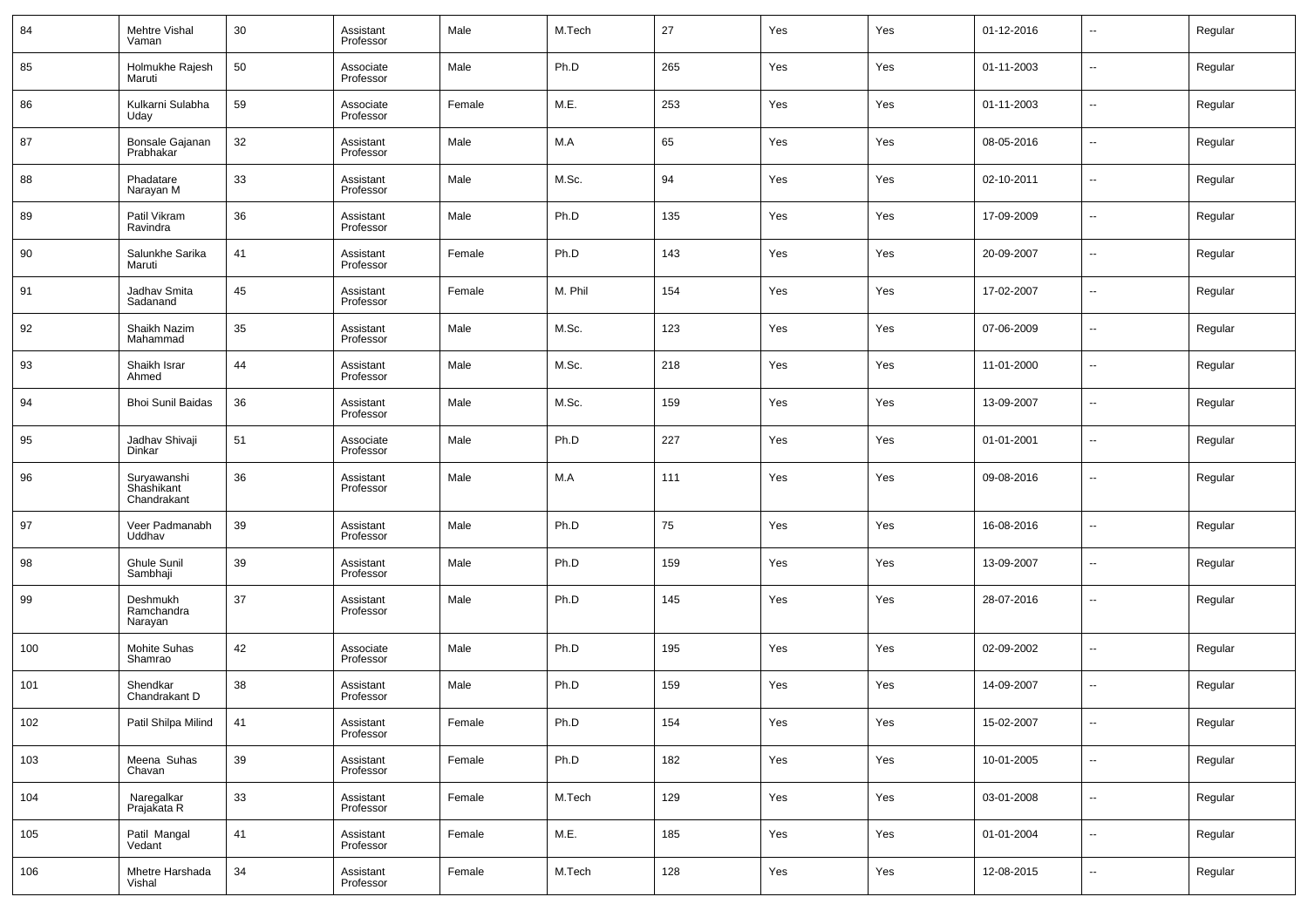| 107 | Nigade Anuradha<br>Sagar           | 41 | Assistant<br>Professor | Female | M.E.   | 152 | Yes | Yes | 29-09-2010 | $\sim$                   | Regular |
|-----|------------------------------------|----|------------------------|--------|--------|-----|-----|-----|------------|--------------------------|---------|
| 108 | Chitode<br>Janardhan S             | 50 | Professor              | Male   | Ph.D   | 314 | Yes | Yes | 23-01-1992 | $\overline{\phantom{a}}$ | Regular |
| 109 | Patil Ankush<br>Ramrao             | 33 | Assistant<br>Professor | Male   | M.E.   | 45  | Yes | Yes | 10-08-2015 | $\sim$                   | Regular |
| 110 | Gaikwad Shilpa P                   | 41 | Associate<br>Professor | Female | Ph.D   | 180 | Yes | Yes | 12-09-2003 | $\sim$                   | Regular |
| 111 | <b>Tondare Sharda</b><br>Prakash   | 39 | Assistant<br>Professor | Female | M.E.   | 165 | Yes | Yes | 27-03-2006 | $\sim$                   | Regular |
| 112 | Dhole Sumedh<br>Vithalrao          | 39 | Assistant<br>Professor | Male   | M.E.   | 135 | Yes | Yes | 13-09-2007 | н.                       | Regular |
| 113 | Hemane Harshal<br>Shashirao        | 31 | Assistant<br>Professor | Male   | M.Tech | 66  | Yes | Yes | 16-09-2013 | $\overline{\phantom{a}}$ | Regular |
| 114 | Morbale Jyoti S                    | 39 | Assistant<br>Professor | Female | M.E.   | 151 | Yes | Yes | 10-01-2013 | $\sim$                   | Regular |
| 115 | Madkar Shankar<br>Rakhamji         | 34 | Assistant<br>Professor | Male   | M.Tech | 140 | Yes | Yes | 14-07-2009 | $\overline{\phantom{a}}$ | Regular |
| 116 | Markad Navanath<br>Tatyaba         | 55 | Associate<br>Professor | Male   | Ph.D   | 340 | Yes | Yes | 02-11-2013 | $\overline{\phantom{a}}$ | Regular |
| 117 | Gengaje Sachin R                   | 50 | Professor              | Male   | Ph.D   | 330 | Yes | Yes | 06-11-2012 | $\sim$                   | Regular |
| 118 | Shinde Arundhati<br>Abhay          | 53 | Professor              | Female | Ph.D   | 365 | Yes | Yes | 07-06-1992 | --                       | Regular |
| 119 | Kaduskar Vikas<br>Pradip           | 33 | Assistant<br>Professor | Male   | M.E.   | 130 | Yes | Yes | 08-06-2008 | --                       | Regular |
| 120 | Pawar Sonali<br>Kishor             | 36 | Assistant<br>Professor | Female | M.Tech | 133 | Yes | Yes | 11-01-2007 | н.                       | Regular |
| 121 | Chougule<br>Prashant Ashok         | 35 | Assistant<br>Professor | Male   | M.E.   | 136 | Yes | Yes | 10-02-2013 | --                       | Regular |
| 122 | Khatavkar Supriya<br>Mandar        | 32 | Assistant<br>Professor | Female | M.Tech | 104 | Yes | Yes | 12-08-2015 | н.                       | Regular |
| 123 | Ghongade Rajesh                    | 46 | Professor              | Male   | Ph.D   | 176 | Yes | Yes | 07-04-2013 | н.                       | Regular |
| 124 | Patil Vinod<br>Hanmantrao          | 32 | Assistant<br>Professor | Male   | M.Tech | 137 | Yes | Yes | 10-07-2009 | $\overline{a}$           | Regular |
| 125 | Kadam Payal<br>sanjay              | 24 | Assistant<br>Professor | Female | M.Tech | 24  | Yes | Yes | 22-09-2017 | $\overline{\phantom{a}}$ | Regular |
| 126 | Patil Amruta<br>Bajirao            | 33 | Assistant<br>Professor | Female | M.Tech | 101 | Yes | Yes | 30-09-2010 | $\overline{\phantom{a}}$ | Regular |
| 127 | Thorat Harshada                    | 27 | Assistant<br>Professor | Female | M.Tech | 24  | Yes | Yes | 01-09-2017 | $\sim$                   | Regular |
| 128 | <b>Thorat Swapnil</b><br>Shantaram | 31 | Assistant<br>Professor | Male   | M.E.   | 75  | Yes | Yes | 10-08-2016 | $\overline{\phantom{a}}$ | Regular |
| 129 | Kadam Sudhir A                     | 31 | Assistant<br>Professor | Male   | M.E.   | 94  | Yes | Yes | 09-02-2015 | $\overline{\phantom{a}}$ | Regular |
| 130 | Deshmukh Pooja                     | 32 | Assistant<br>Professor | Female | M.Tech | 53  | Yes | Yes | 07-02-2014 | $\sim$                   | Regular |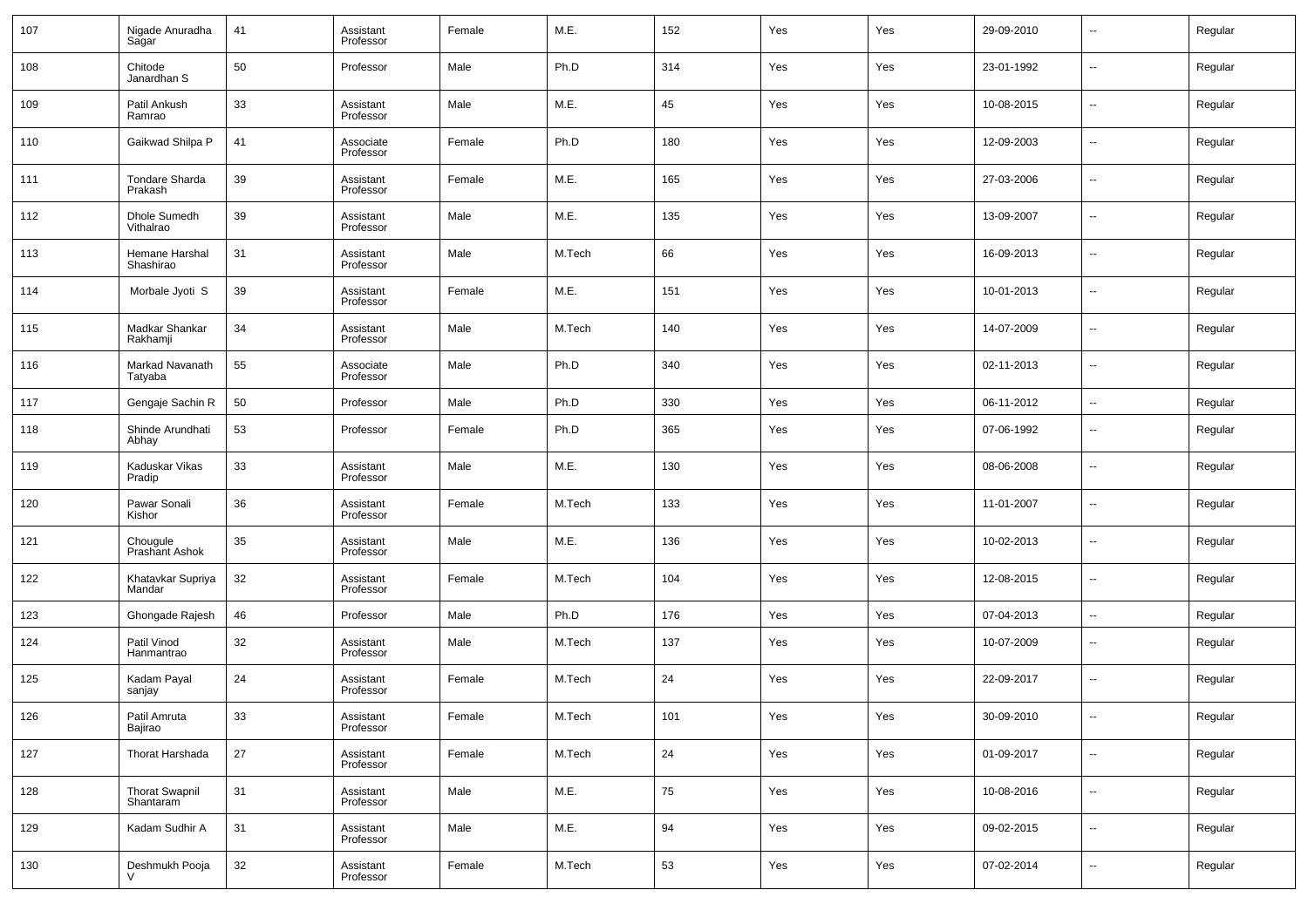| 131 | Dash Sonali Prava                    | 32 | Assistant<br>Professor | Female | M.Tech | 130 | Yes | Yes | 10-08-2015 | ⊷                        | Regular |
|-----|--------------------------------------|----|------------------------|--------|--------|-----|-----|-----|------------|--------------------------|---------|
| 132 | Kadam Prasad D                       | 34 | Assistant<br>Professor | Male   | M.Tech | 110 | Yes | Yes | 09-10-2010 | ⊷                        | Regular |
| 133 | Ayalasomayajula<br>Prabhakar L       | 42 | Professor              | Male   | M.Tech | 185 | Yes | Yes | 15-07-2013 | ⊷                        | Regular |
| 134 | Ray Deepak<br>Kumar                  | 32 | Assistant<br>Professor | Female | M.E.   | 94  | Yes | Yes | 18-09-2013 | ⊷                        | Regular |
| 135 | <b>Bussa Sudhir</b>                  | 32 | Assistant<br>Professor | Male   | M.Tech | 99  | Yes | Yes | 29-09-2010 | ⊶.                       | Regular |
| 136 | Mane Snehal                          | 30 | Assistant<br>Professor | Female | M.E.   | 60  | Yes | Yes | 08-08-2016 | ⊷                        | Regular |
| 137 | Rao Raghunandan<br>G                 | 57 | Assistant<br>Professor | Male   | M.E.   | 82  | Yes | Yes | 06-02-2012 | ⊶.                       | Regular |
| 138 | More Chetan<br>Sambhajirao           | 29 | Assistant<br>Professor | Male   | M.E.   | 51  | Yes | Yes | 14-01-2016 | ⊷                        | Regular |
| 139 | Sawant Aarti<br>Sawant               | 28 | Assistant<br>Professor | Female | M.E.   | 27  | Yes | Yes | 28-12-2016 | ⊷                        | Regular |
| 140 | Shinde Namita<br>Kalyan              | 29 | Assistant<br>Professor | Female | M.E.   | 39  | Yes | Yes | 04-08-2016 | ⊷                        | Regular |
| 141 | Jadhav Pradeep<br>Vitthal            | 41 | Professor              | Male   | Ph.D   | 181 | Yes | Yes | 01-11-2003 | $\overline{\phantom{a}}$ | Regular |
| 142 | Kurkute Vijay<br>Khanderao           | 51 | Associate<br>Professor | Male   | M.E.   | 350 | Yes | Yes | 09-01-1989 | ⊷                        | Regular |
| 143 | Kumbhar<br>Dyaneshwar<br>Ganpatrao   | 43 | Associate<br>Professor | Male   | Ph.D   | 233 | Yes | Yes | 23-06-1999 | $\overline{\phantom{a}}$ | Regular |
| 144 | Chavan Sachin<br>Shankar             | 44 | Professor              | Male   | Ph.D   | 181 | Yes | Yes | 01-11-2003 | $\overline{\phantom{a}}$ | Regular |
| 145 | Dr Sutar<br>Kailashnath<br>Bhimrao   | 42 | Associate<br>Professor | Male   | Ph.D   | 176 | Yes | Yes | 07-04-2015 | --                       | Regular |
| 146 | Rade Kuldip Arun                     | 39 | Assistant<br>Professor | Male   | Ph.D   | 218 | Yes | Yes | 05-10-2010 | --                       | Regular |
| 147 | Pawar Amar<br>Chandrakant            | 30 | Assistant<br>Professor | Male   | M.E.   | 75  | Yes | Yes | 08-08-2016 | --                       | Regular |
| 148 | Shinde<br>Vishwanath<br>Jotiram      | 49 | Associate<br>Professor | Male   | M.E.   | 245 | Yes | Yes | 17-07-2000 | --                       | Regular |
| 149 | Jadhav Dattatray<br>Bhagwan          | 37 | Assistant<br>Professor | Male   | M.E.   | 161 | Yes | Yes | 30-06-2005 | $\overline{\phantom{a}}$ | Regular |
| 150 | Jadhav Aniket<br>Sanjay              | 25 | Assistant<br>Professor | Male   | M.Tech | 52  | Yes | Yes | 08-11-2014 | н.                       | Regular |
| 151 | Dixit Prachi Ashok                   | 35 | Assistant<br>Professor | Female | M.Tech | 147 | Yes | Yes | 27-09-2010 | $\sim$                   | Regular |
| 152 | Pawar Unmesh<br>Sarjerao             | 41 | Assistant<br>Professor | Male   | M.E.   | 149 | Yes | Yes | 15-07-2006 | н.                       | Regular |
| 153 | <b>Bhargave Sudhir</b><br>Ramchandra | 57 | Associate<br>Professor | Male   | M.E.   | 419 | Yes | Yes | 22-01-1987 | ⊶.                       | Regular |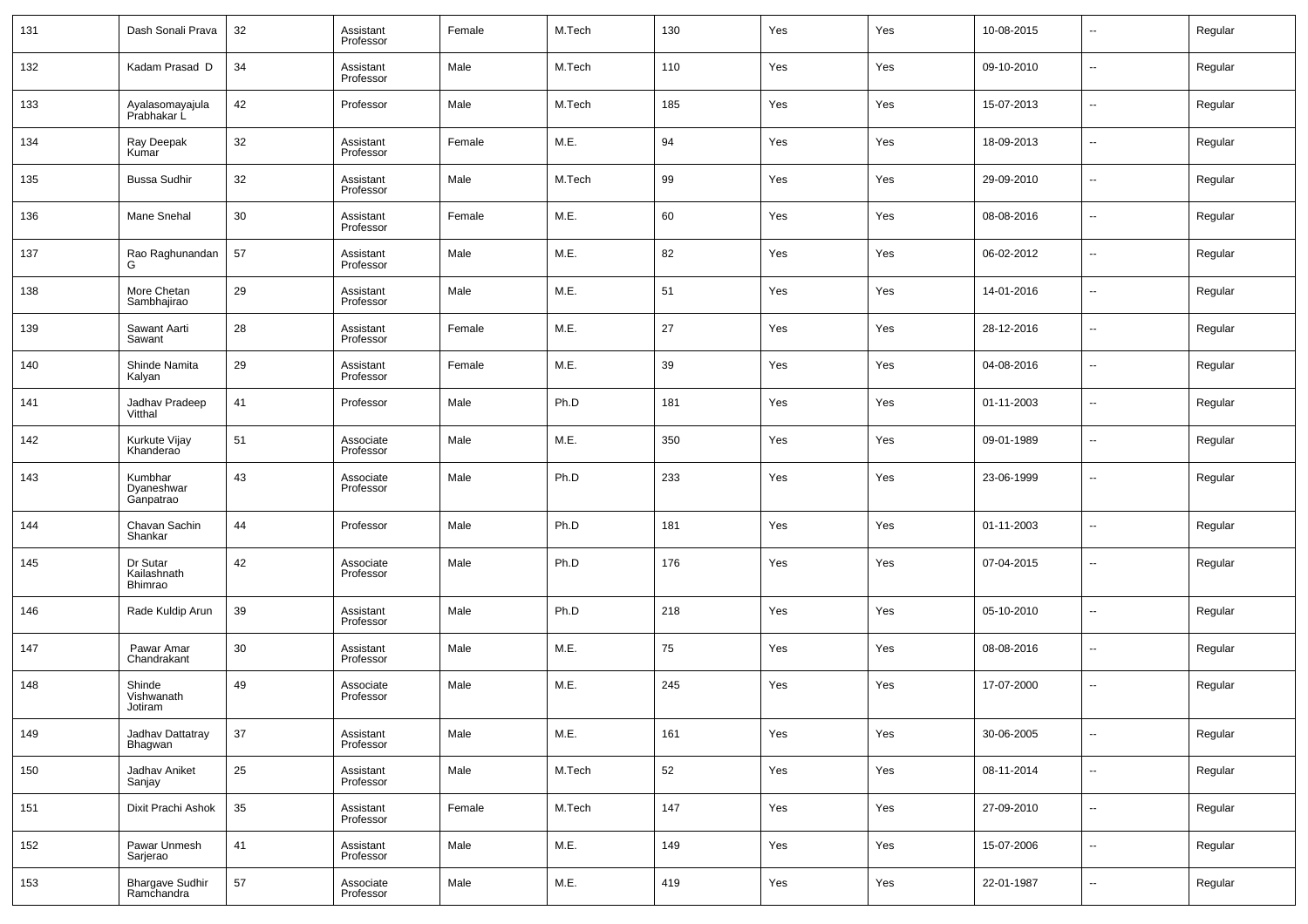| 154 | Thorat Yuvraj<br>Vishwanath        | 38 | Assistant<br>Professor | Male   | M.E.   | 44     | Yes | Yes | 01-09-2015 | $\overline{\phantom{a}}$ | Regular |
|-----|------------------------------------|----|------------------------|--------|--------|--------|-----|-----|------------|--------------------------|---------|
| 155 | Shinde<br>Harshawardhan<br>Vikaram | 25 | Assistant<br>Professor | Male   | M.Tech | 27     | Yes | Yes | 02-01-2017 | $\overline{\phantom{a}}$ | Regular |
| 156 | Nayak Ashwin<br><b>Nitin</b>       | 32 | Assistant<br>Professor | Male   | M.Tech | 51     | Yes | Yes | 13-09-2014 | $\overline{\phantom{a}}$ | Regular |
| 157 | Kadam<br>Mukundrao<br>Anandrao     | 48 | Associate<br>Professor | Male   | M.E.   | 257    | Yes | Yes | 07-04-1997 | $\overline{\phantom{a}}$ | Regular |
| 158 | Shinde Shekhar                     | 29 | Assistant<br>Professor | Male   | M.Tech | 36     | Yes | Yes | 02-02-2015 | --                       | Regular |
| 159 | Pawar Sanjay<br>Ramchandra         | 40 | Assistant<br>Professor | Male   | M.E.   | 160    | Yes | Yes | 05-08-2011 | $\overline{\phantom{a}}$ | Regular |
| 160 | Nikam Jaanhavi<br>Ganesh           | 39 | Assistant<br>Professor | Female | M.E.   | 172    | Yes | Yes | 19-08-2005 | $\overline{\phantom{a}}$ | Regular |
| 161 | <b>Beldar Mahavir</b><br>Kantilal  | 31 | Assistant<br>Professor | Male   | M.Tech | 63     | Yes | Yes | 16-09-2013 | $\overline{\phantom{a}}$ | Regular |
| 162 | Hirve Suyog<br>Subhash             | 33 | Assistant<br>Professor | Male   | M.E.   | 111    | Yes | Yes | 07-09-2013 | $\overline{\phantom{a}}$ | Regular |
| 163 | Patil Mahesh<br>Janardan           | 44 | Associate<br>Professor | Male   | M.E.   | 181    | Yes | Yes | 01-11-2003 | --                       | Regular |
| 164 | Yadav Prashant<br>Dattatray        | 33 | Assistant<br>Professor | Male   | M.Tech | 101    | Yes | Yes | 28-07-2011 | $\overline{\phantom{a}}$ | Regular |
| 165 | Lembhe Sanjay<br>Dharmedra         | 49 | Associate<br>Professor | Male   | M.E.   | 321    | Yes | Yes | 03-03-1992 | $\overline{\phantom{a}}$ | Regular |
| 166 | Londhe Pramod<br>Vilas             | 47 | Associate<br>Professor | Male   | M.Tech | 245    | Yes | Yes | 26-07-1999 | --                       | Regular |
| 167 | Mr Namekar<br>Swapnil Arun         | 37 | Assistant<br>Professor | Male   | M.S    | 122    | Yes | Yes | 12-08-2015 | $\overline{\phantom{a}}$ | Regular |
| 168 | Juja Rajshekhar                    | 35 | Assistant<br>Professor | Male   | M.Tech | 70     | Yes | Yes | 10-07-2018 | --                       | Regular |
| 169 | Suryawanshi<br>Akash               | 26 | Assistant<br>Professor | Male   | M.Tech | 24     | Yes | Yes | 07-12-2018 | $\overline{\phantom{a}}$ | Regular |
| 170 | Roma<br>Goregaonkar                | 44 | Assistant<br>Professor | Female | M.E.   | 168    | Yes | Yes | 15-01-2018 | $\overline{\phantom{a}}$ | Regular |
| 171 | Gaikwad Suhas                      | 29 | Assistant<br>Professor | Male   | M.Tech | 36     | Yes | Yes | 28-02-2018 | --                       | Regular |
| 172 | Kulkarni Niranjan                  | 48 | Assistant<br>Professor | Male   | Ph.D   | 204    | Yes | Yes | 02-07-2018 | $\overline{\phantom{a}}$ | Regular |
| 173 | Chinke Sandeep                     | 33 | Assistant<br>Professor | Male   | M.Tech | $72\,$ | Yes | Yes | 02-07-2018 | ۰.                       | Regular |
| 174 | Mohite Dadaso                      | 27 | Assistant<br>Professor | Male   | M.E.   | 48     | Yes | Yes | 03-07-2018 | ۰.                       | Regular |
| 175 | Lavate<br>Roheshkumar              | 32 | Assistant<br>Professor | Male   | M.E.   | $90\,$ | Yes | Yes | 06-07-2018 | $\overline{\phantom{a}}$ | Regular |
| 176 | Tarwadi Kirtan                     | 49 | Associate<br>Professor | Male   | Ph.D   | 240    | Yes | Yes | 06-07-2018 | $\overline{\phantom{a}}$ | Regular |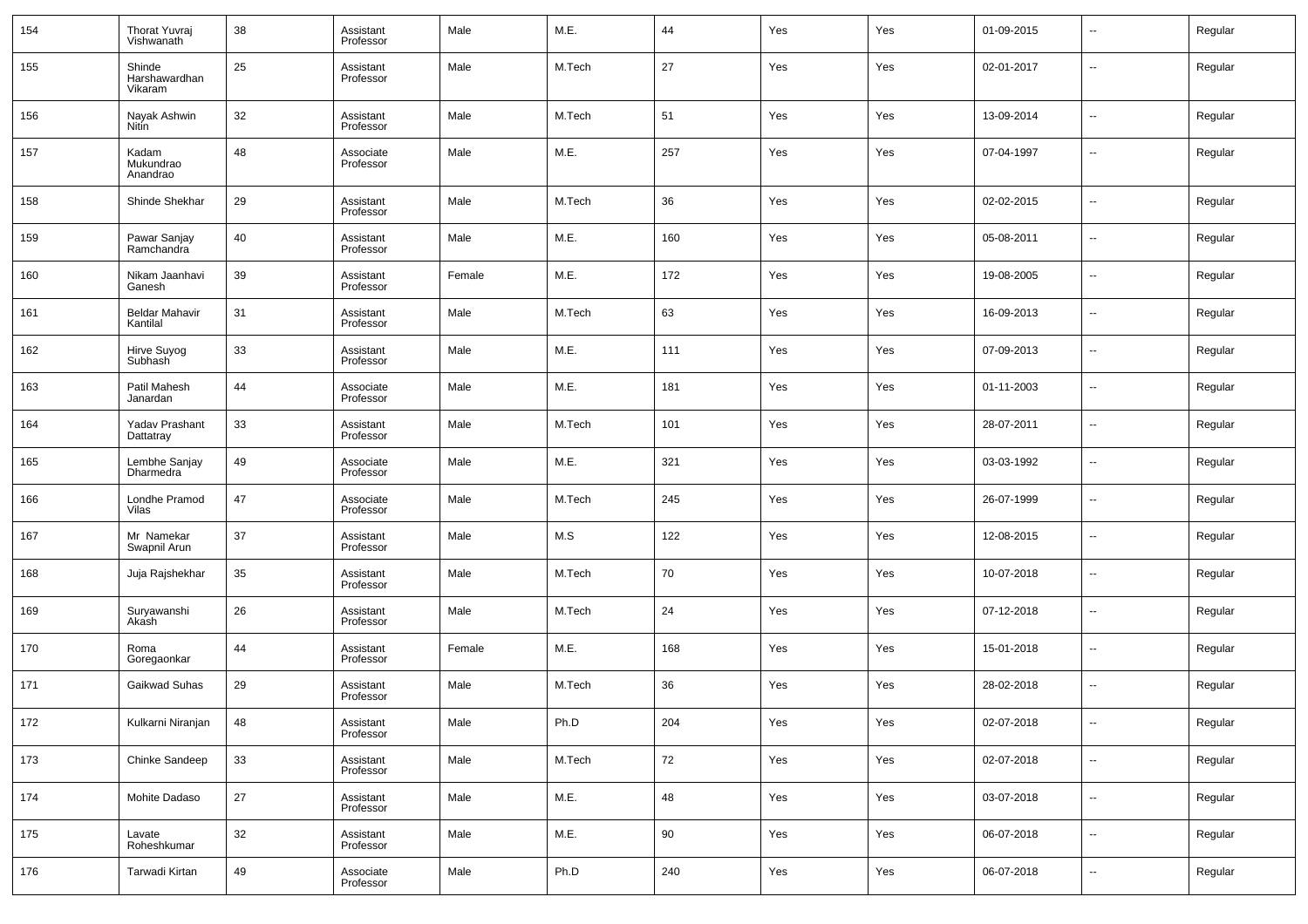| 177 | Bavkar Vandana               | 35 | Assistant<br>Professor | Female | M.Tech  | 84  | Yes | Yes | 06-07-2018 | --                       | Regular                |
|-----|------------------------------|----|------------------------|--------|---------|-----|-----|-----|------------|--------------------------|------------------------|
| 178 | Mr Wagh B N                  | 35 | Assistant<br>Professor | Male   | M. Phil | 60  | Yes | Yes | 06-01-2018 | --                       | Adhoc /<br>Contractual |
| 179 | Mr Rakesh Kumar              | 27 | Assistant<br>Professor | Male   | M.Tech  | 36  | Yes | Yes | 06-01-2018 | --                       | Adhoc /<br>Contractual |
| 180 | Mr Phule Ashwini             | 29 | Assistant<br>Professor | Male   | M.Tech  | 36  | Yes | Yes | 06-01-2018 | --                       | Adhoc /<br>Contractual |
| 181 | Mr Joshi Vilas<br>Balwant    | 71 | Assistant<br>Professor | Male   | M.S     | 120 | Yes | Yes | 06-01-2018 | --                       | Adhoc /<br>Contractual |
| 182 | Mr Tasgaonkar<br>Vikas       | 31 | Assistant<br>Professor | Male   | M.A     | 84  | Yes | Yes | 06-01-2018 | --                       | Adhoc /<br>Contractual |
| 183 | Ms Dhabale K A               | 26 | Assistant<br>Professor | Female | M.Tech  | 48  | Yes | Yes | 06-01-2018 | --                       | Adhoc /<br>Contractual |
| 184 | Ms Sharayu<br>Puranik        | 39 | Assistant<br>Professor | Female | M.Tech  | 132 | Yes | Yes | 06-01-2018 | --                       | Adhoc /<br>Contractual |
| 185 | Ms Kothawade<br>Pranjali     | 34 | Assistant<br>Professor | Female | M.Tech  | 120 | Yes | Yes | 06-01-2018 | --                       | Adhoc /<br>Contractual |
| 186 | Ms Patil<br>Aishwarya        | 23 | Assistant<br>Professor | Female | M.Tech  | 24  | Yes | Yes | 06-01-2018 | --                       | Adhoc /<br>Contractual |
| 187 | Mrs Tanuja<br>Sikandar Mulla | 29 | Assistant<br>Professor | Female | M.Tech  | 24  | Yes | Yes | 06-01-2018 | --                       | Adhoc /<br>Contractual |
| 188 | Mr Kiran B<br>Ranpise        | 28 | Assistant<br>Professor | Male   | M.Sc.   | 60  | Yes | Yes | 06-01-2018 | --                       | Adhoc /<br>Contractual |
| 189 | Ms Shende Rupali<br>Haridas  | 29 | Assistant<br>Professor | Female | M.Tech  | 24  | Yes | Yes | 06-01-2018 | --                       | Adhoc /<br>Contractual |
| 190 | Mrs Madhavi<br>Deorankar     | 33 | Assistant<br>Professor | Female | M.Tech  | 60  | Yes | Yes | 06-01-2018 | --                       | Adhoc /<br>Contractual |
| 191 | Mrs Madhuri<br>Mukkawar      | 36 | Assistant<br>Professor | Female | M.Tech  | 72  | Yes | Yes | 06-01-2018 | --                       | Adhoc /<br>Contractual |
| 192 | Mr V L Kokate                | 52 | Assistant<br>Professor | Male   | M.Tech  | 156 | Yes | Yes | 06-01-2018 | --                       | Adhoc /<br>Contractual |
| 193 | Mr S M Kulkarni              | 48 | Assistant<br>Professor | Male   | M.Tech  | 132 | Yes | Yes | 06-01-2018 | --                       | Adhoc /<br>Contractual |
| 194 | Ms Deshmukh<br>Snehal K      | 24 | Assistant<br>Professor | Female | M.Tech  | 36  | Yes | Yes | 06-01-2018 | --                       | Adhoc /<br>Contractual |
| 195 | Mr S S<br>Ghugardare         | 41 | Assistant<br>Professor | Male   | M.Tech  | 156 | Yes | Yes | 06-01-2018 | --                       | Adhoc /<br>Contractual |
| 196 | Mrs Priyanka<br>Barge        | 33 | Assistant<br>Professor | Female | M.Tech  | 144 | Yes | Yes | 06-01-2018 | $\overline{\phantom{a}}$ | Adhoc /<br>Contractual |
| 197 | Mrs Madhura<br>Gosavi        | 32 | Assistant<br>Professor | Female | M.E.    | 96  | Yes | Yes | 06-01-2018 | $\sim$                   | Adhoc /<br>Contractual |
| 198 | Mrs Sheetal<br>Mahadik       | 29 | Assistant<br>Professor | Female | M.E.    | 36  | Yes | Yes | 06-01-2018 | $\overline{\phantom{a}}$ | Adhoc /<br>Contractual |
| 199 | Smt Chougule<br>Shubhangi S  | 26 | Assistant<br>Professor | Female | M.Tech  | 36  | Yes | Yes | 06-01-2018 | −−                       | Adhoc /<br>Contractual |